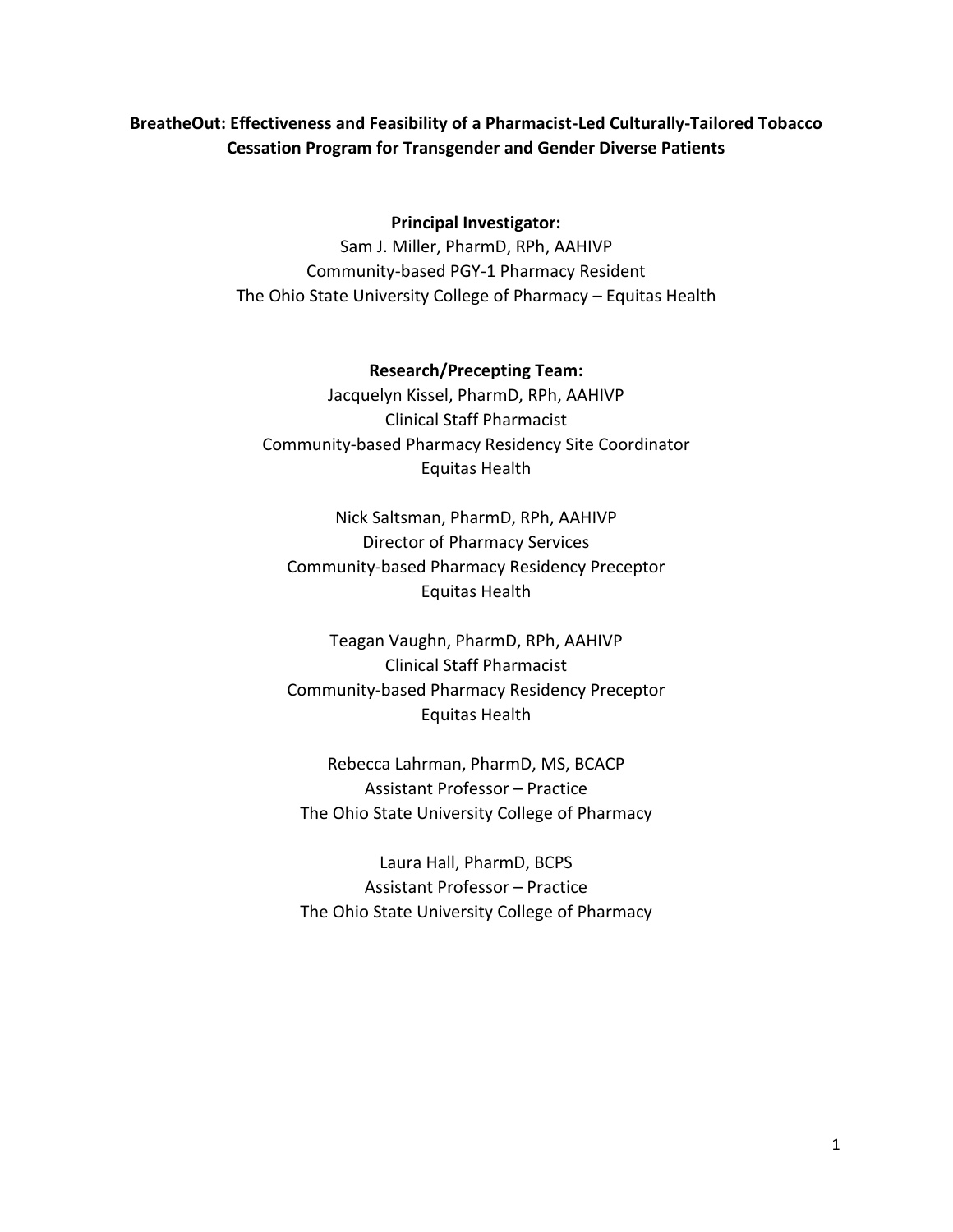#### **Incentive Grant Category:**

Residents and their preceptors

#### **Introduction:**

An estimated 1.4 million adults in the United States identify as transgender.<sup>1</sup> Transgender and gender diverse individuals are those whose gender identity, or internal sense of oneself in relation to gender, differs from the sex they were assigned at birth. Though studies assessing tobacco use in the trans population is lacking, currently available literature suggests a disproportionate burden of smoking across all tobacco and e-cigarette products.<sup>2-4</sup> In addition, this population faces health care access barriers that may reduce opportunities for smoking cessation intervention, such as financial strain, lack of knowledgeable and culturally sensitive providers, or mistreatment by medical providers and staff.<sup>5</sup>

Another factor contributing to increased uptake of tobacco and nicotine products in this community is the influence of tobacco marketing. There is a long history of targeted tobacco marketing in the LGBTQ+ community. These deep-seated ties are still prevalent today, with tobacco companies maintaining a strong presence at community events such as Pride, advertising in LGBTQ+ publications, and marketing through social media.<sup>6</sup>

For populations with unique factors contributing to smoking behaviors, culturally-tailored cessation programs have been proposed a way to mitigate these disparities. One approach to cultural-tailoring is through use of the PEN-3 Model, a framework for health promotion and disease prevention interventions that centers culture in the determinants of health behavior.<sup>7,8</sup> The PEN-3 Model explores the relationships between an individual's cultural identityas it relates to a certain health behavior. This approach has been used to identify perceptions, behaviors, and practices that either encourage or discourage a particular health behavior. This model has been used to address a number of issues in health care that impact minority and medically underserved populations, including HIV care, cancer screening, diabetes management, nutrition, and smoking cessation.<sup>8</sup> Previous studies have developed and assessed the effectiveness of culturally-tailored smoking cessation programs in populations with increased burden of tobacco use, including racial minority groups and the broader LGBTQ+ community.<sup>9-</sup>  $14$  No studies to our knowledge have described the design or evaluation of a culturally-tailored smoking cessation program specifically for transgender and gender diverse individuals.

Evidence supports that pharmacist-led interventions in tobacco cessation improve abstinence rates compared to control groups.<sup>15</sup> However, there are no interventions described in the literature to date in which pharmacists have led a culturally-tailored tobacco cessation program or service. As some of the most accessible healthcare providers, pharmacists have untapped potential to address health disparities. In addition, pharmacists practicing under collaborative practice may be able to prescribe medications that assist in smoking cessation, which can expand access to and reduce cost for these agents. The culturally-tailored smoking cessation programs for LGBTQ+ individuals such as Bitch to Quit® and The Last Drag® took place in a community setting and did not integrate access to smoking cessation medication support within their programs<sup>16</sup>.

#### *Practice Site:*

This study and program were developed and implemented at Equitas Health, a Federally Qualified Health Center (FQHC) look-alike serving the LGBTQ+ community. Providers, clinic staff, and pharmacy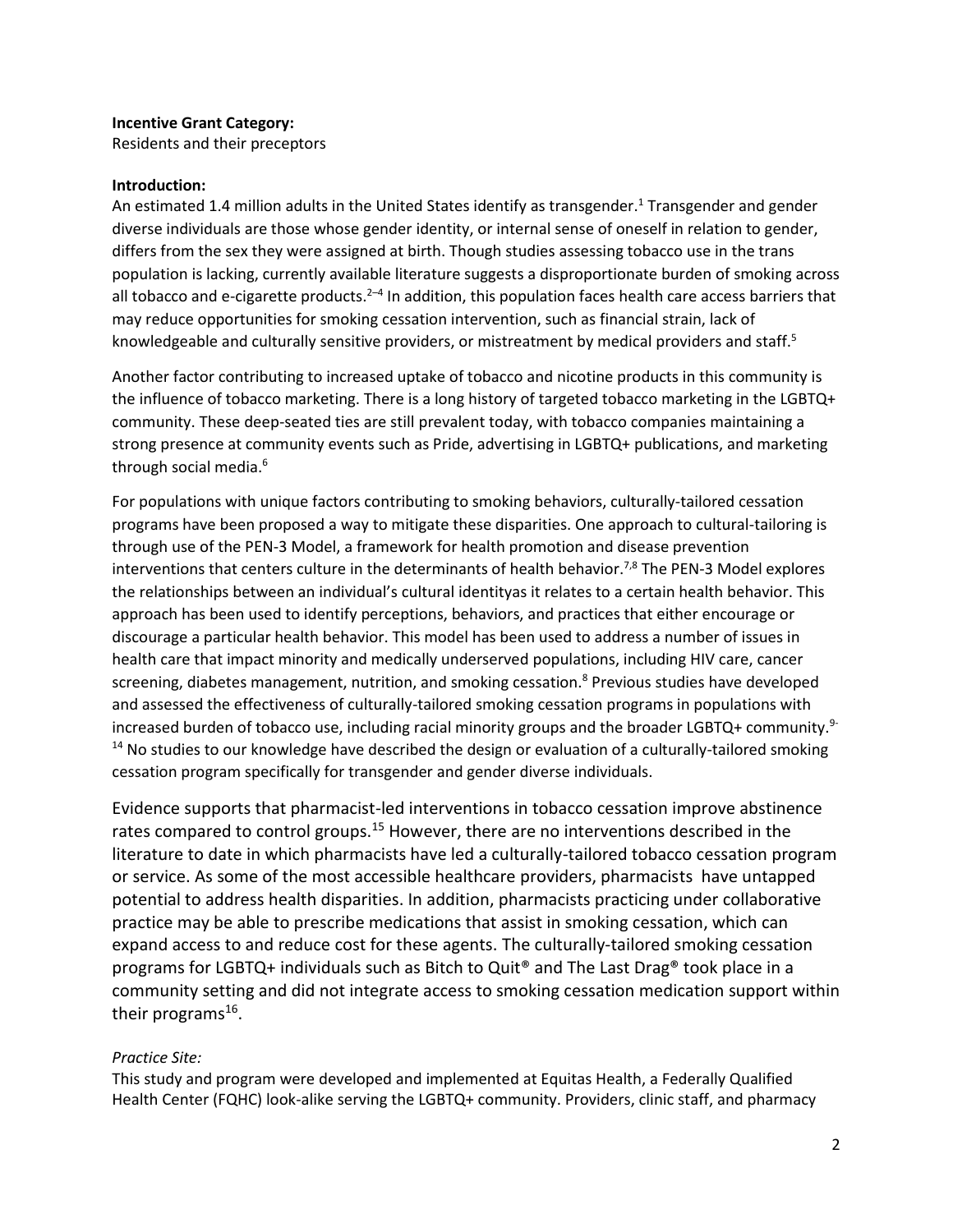staff are trained to create a healthcare home for patients and provide additional support such as financial assistance, case management, and social support networks. These supports aim to address social determinants of health, the conditions in individuals' environments and settings that affect their health and quality of life. Resources that address social determinants include access to affordable housing, education, availability of healthy foods, transportation access, and affordability of health care.

#### **Objectives**

The objective of this study is to develop, implement, and assess the feasibility and effectiveness of a culturally-tailored smoking cessation program for transgender and gender diverse patients led by a pharmacist in a community ambulatory setting. This study aims to provide a potential model for pharmacist involvement in the interdisciplinary healthcare team for transgender patients.

### **Methods:**

Participants were recruited using three methods. Those meeting eligibility criteria were onboarded into the guided program, which consisted of three content areas over three or more visits. Visits were designed to deliver evidence-based smoking cessation interventions that were culturally-tailored using established techniques.

### *Study Population:*

Participants were deemed eligible if they met the following criteria in their electronic health record: age 18 years or older, currently smoking tobacco products or e-cigarettes, and a non-cisgender gender identity. Participants were ineligible for this study if they were pregnant or planning to become pregnant within the next 3 months or required language translation for smoking cessation visits. The study team excluded any participant who could not give consent that they understood the treatment protocol.

Eligible Gender Identity entries within the health record include: Transgender Female/Male-to-Female, Transgender Male/Female-to-Male, Non-binary/genderqueer, Questioning Additional eligible Gender Identity entries include: Female (if Assigned Male at Birth) and Male (if Assigned Female at Birth).

## *Participant Recruitment:*

Participants were identified through 3 pathways using the gender identity and sex assigned at birth demographic fields and tobacco use fields. Identification could be provider-initiated as part of standard care to the clinical pharmacy team through internal referral, pharmacy resident-initiated through a report in the electronic health record, and patient-initiated through advertising materials in the clinic and pharmacy at the two practice sites.

Patient-initiated identification was completed through a QR code on study advertisements posted in the clinic and pharmacies. This QR code linked to a secure online form where individuals may attest to their eligibility for the study and list their name and phone number for study recruitment.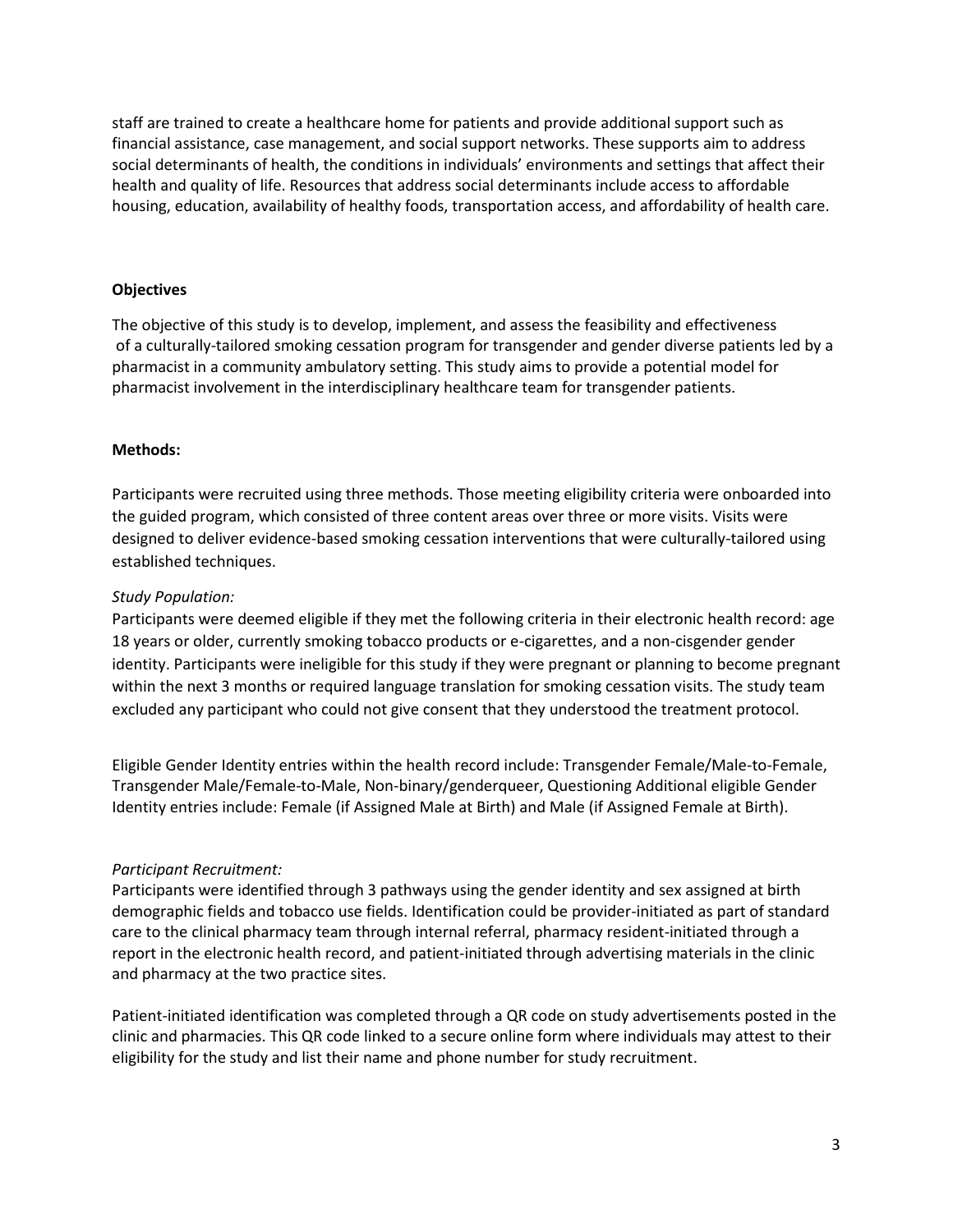#### *Program Design:*

BreatheOut is a new program designed for this study that delivers commonly used and researchvalidated techniques as part of the standard of care for smoking cessation through a lens that emphasizes factors specific to transgender and gender diverse individuals.

Counseling techniques and assessments used in this program followed clinical guidelines and United States Preventative Services Task Force (USPSTF) recommendations. These include the following: review of smoking history and motivation to quit, identification of high-risk situations and the generation of problem solving strategies, support and encouragement, and discussion of health benefits and strategies for planning a quit attempt. A newly-created and culturally-tailored program book containing visit activities and reflective prompts were given to patients at the start of the program to work through during their quit attempt.

The lens through which this program was designed and delivered is based on the PEN-3 model, a framework for health promotion and disease prevention interventions that centers culture in the determinants of health behavior.<sup>7,8</sup> This lens informs the aesthetic and design, terminology and phrasing, and sociocultural context of the delivery of the BreatheOut program. A literature review, institutional knowledge, and prior focus group data was used to identify peripheral, evidential, linguistic, and sociocultural strategies.<sup>17</sup> The result is emphasizing the impact of tobacco use in the LGBTQ+ community, incorporating cultural values and beliefs into evidence-based cessation strategies, and reinforcing individual strength identification and development in relation to the subject's transgender or gender diverse identity to build relevancy with study subjects.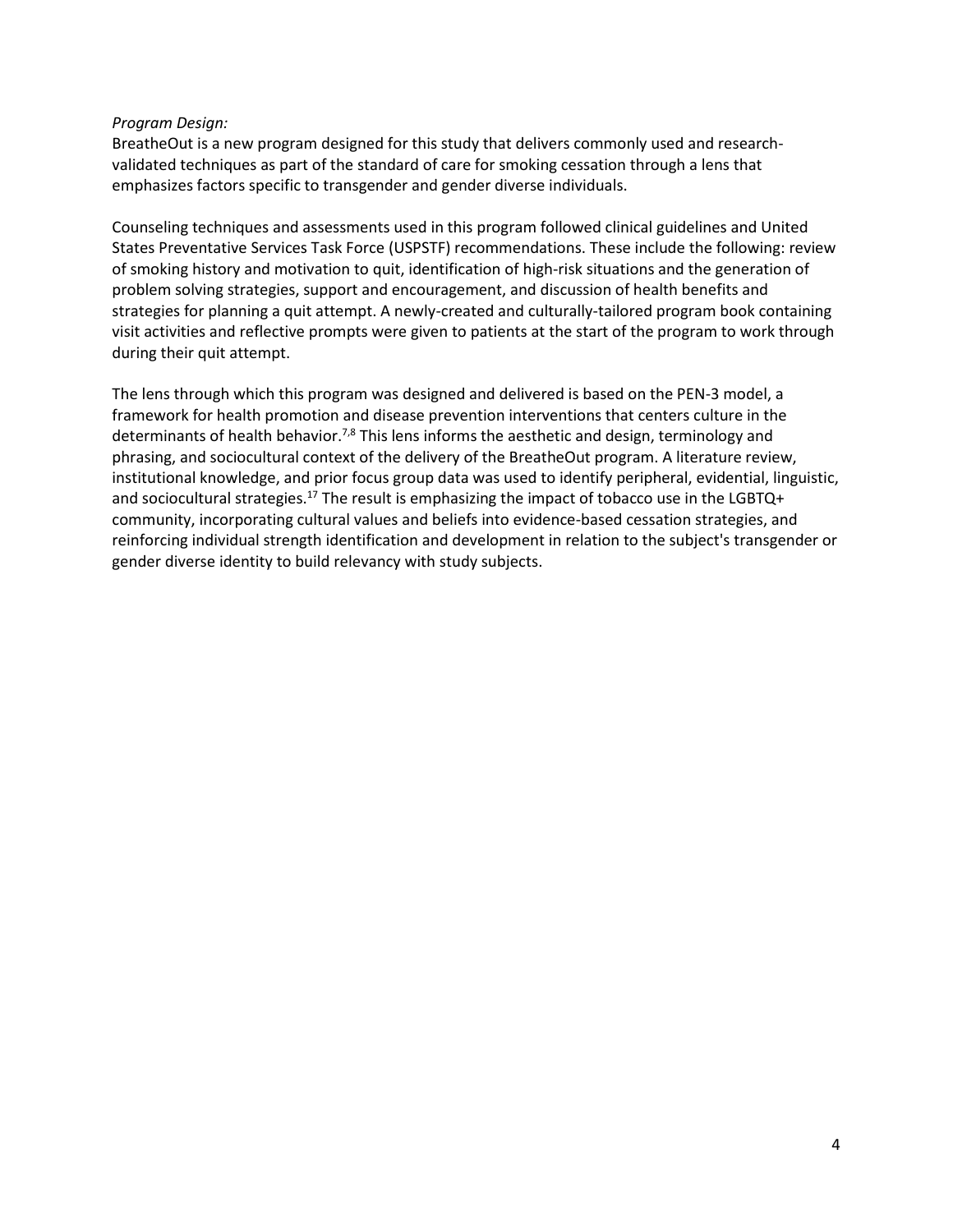#### **Figure 1: BreatheOut Program Book Cover**



The program consisted of three 30-45 minute office or telemedicine (video or phone) visits with the pharmacy resident as well as two phone check-ins before and after the patient's quit date. These visits and check-ins could be repeated based on patient preference and progress toward smoking cessation. Smoking cessation medications were provided to the patient through collaborative decision-making and support for financial access if needed.

#### *Study Design:*

This is a prospective, observational pilot study to evaluate a culturally-tailored smoking cessation service for transgender and gender diverse patients.

Participants completed three smoking cessation visits with the resident pharmacist following a guided program. At the first visit, patients were offered medication assistance in accordance with guidelinedirected therapy. Visit 2 was scheduled on the patient's selected quit date. Two phone check-ins were scheduled 7 days prior to and following Visit 2 to assess progress, medication access and side effects, and determine if adjustments to the program schedule were needed. At the patient's one-month follow up (Visit 3), maintenance of smoking cessation was assessed, and participants had an opportunity to complete an anonymous survey about the program.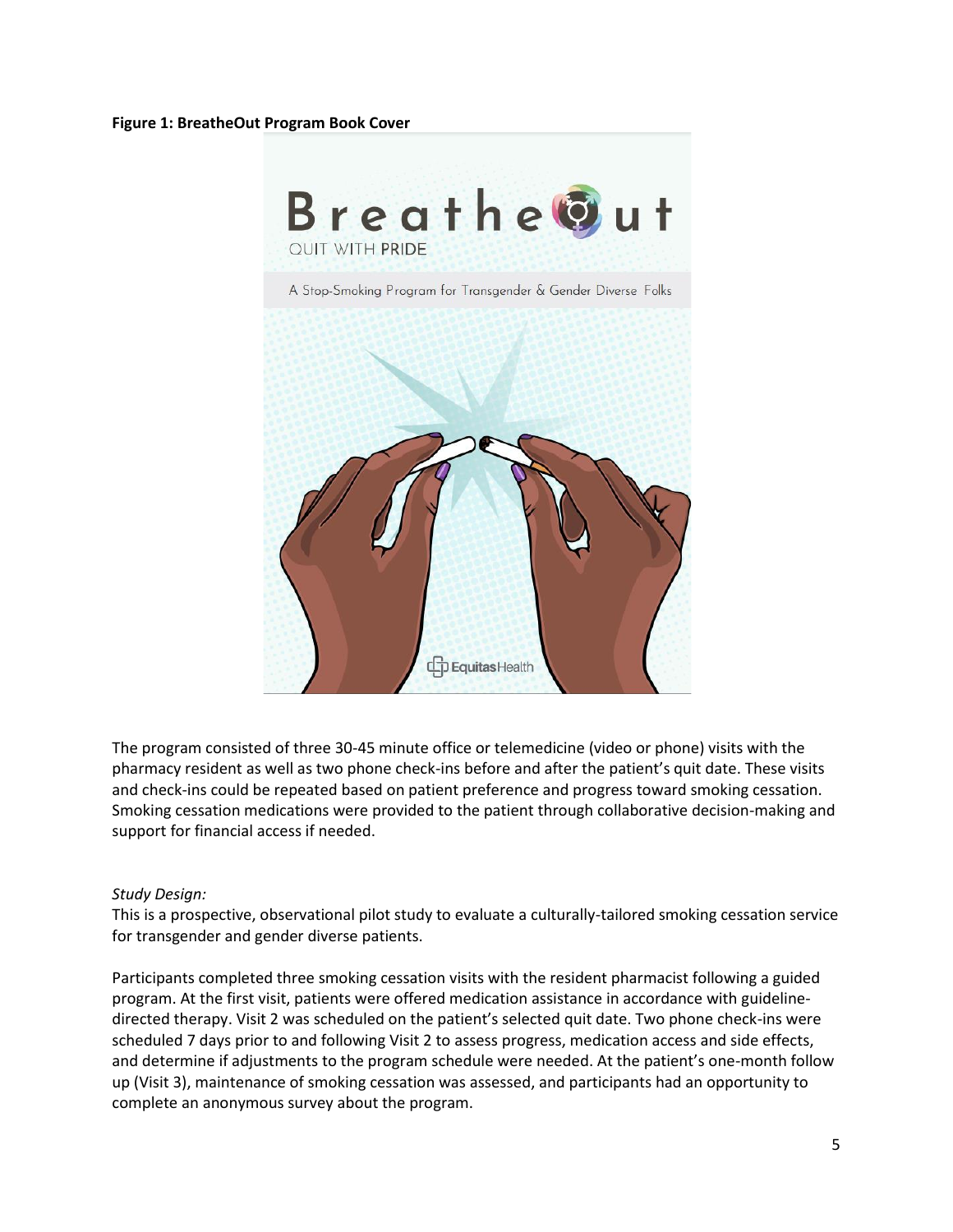**Figure 2: Program Outline**



Within the BreatheOut program, standard of care smoking cessation activities include tobacco use assessments, motivational interviewing to promote smoking cessation, assessment for medications to promote smoking cessation, and addressing barriers to care and social determinants of health. The following assessments and activities within the BreatheOut program are within the standard of care for primary care of transgender and gender diverse patients: discussion of self-perception of gender, discussion of experiences of minority stress and discrimination, and addressing barriers to care and social determinants of health.

The primary effectiveness outcome for this study was smoking cessation: patient-reported abstinence at the 1-week and 1-month follow-up from the patient's quit date. Cessation rates for this program were compared to published literature to assess comparative efficacy. Secondary effectiveness outcomes include reduction in tobacco use from baseline and proportion of patients retained through the completion of the program. To assess long-term feasibility of the program, medical billing revenue and time spent at each visit was tracked to calculate cost using a pharmacy resident versus a clinical pharmacist to provide the service. Patient acceptability was assessed using a post-program survey (Likert scale and free-response questions).

#### *Data Collection:*

The study was approved by The Ohio State University Investigational Research Board (IRB). The data listed in Table 1 was collected during program visits. Program cost (estimated cost of personnel time), program revenue (estimated medical and pharmacy billing revenue), proportion of patients retained from consent to Visit Three, and results of a post-program survey were collected and presented as aggregate data.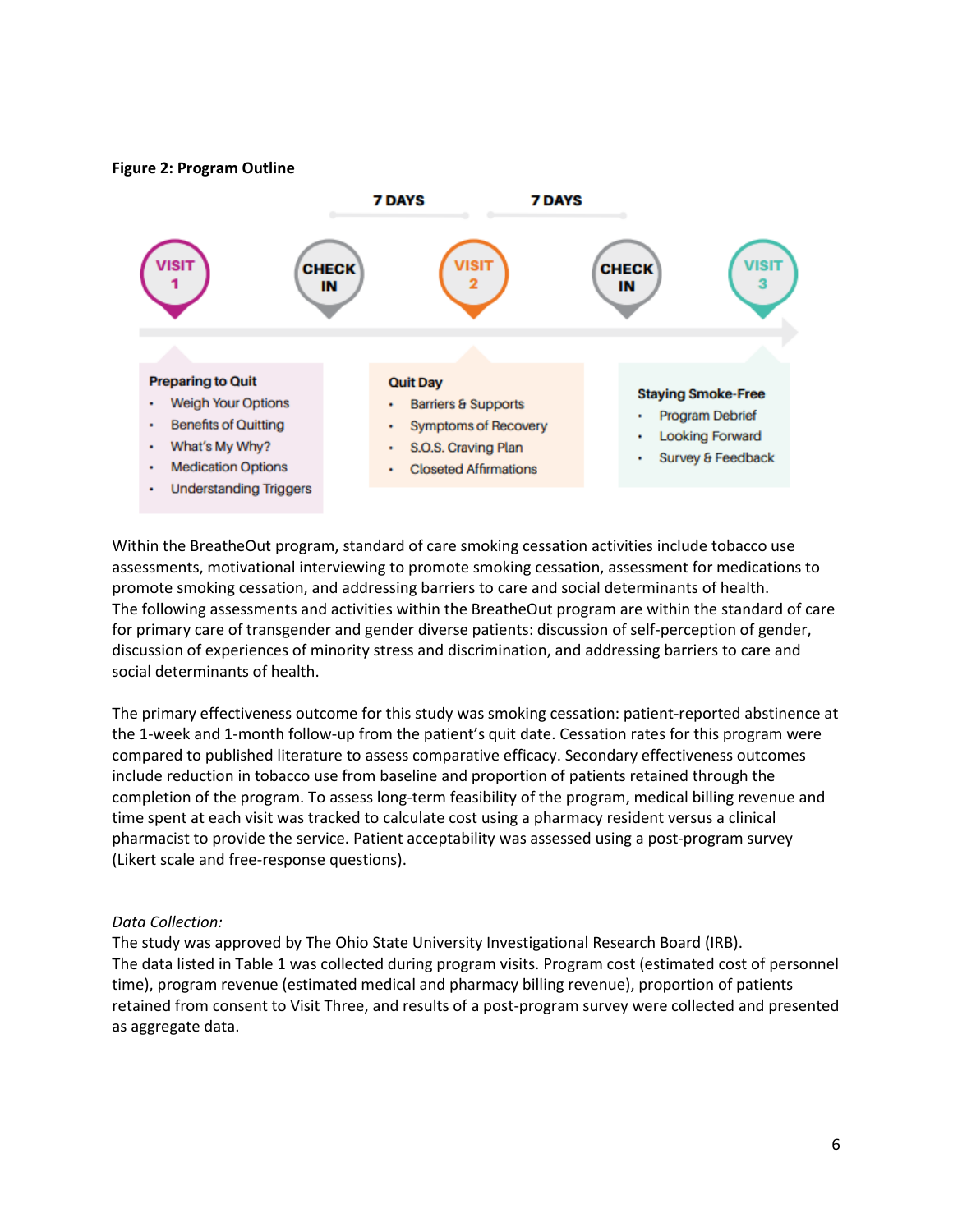| <b>Table 1: Study Data</b> |                                                                       |  |  |  |
|----------------------------|-----------------------------------------------------------------------|--|--|--|
| <b>Onboarding Visit</b>    | <b>Baseline Participant Data:</b>                                     |  |  |  |
|                            | Age, BMI, Gender Identity, Sex Assigned at Birth, Sexual Orientation, |  |  |  |
|                            | Race, Tobacco Smoking Status, E-Cigarette Use Status                  |  |  |  |
|                            |                                                                       |  |  |  |
|                            | <b>Smoking Assessment:</b>                                            |  |  |  |
|                            | Age of first tobacco use, Age started smoking regularly, Average      |  |  |  |
|                            | cigarettes/day, First cigarette timing, Modified Fagerstrom Score,    |  |  |  |
|                            | Menthols (Y/N), Other tobacco product use, E-cigarettes use (If yes:  |  |  |  |
|                            | E-cig Device Name, E-cig Strength, E-cig Pod size, E-cig Pod          |  |  |  |
|                            | Duration), Number of past quit attempts, Longest quit, Other          |  |  |  |
|                            | household members smoke, Readiness to Quit (scale of 1-10)            |  |  |  |
| <b>Visit One</b>           | Desire to quit, Confidence in quitting                                |  |  |  |
| (Preparing to Quit)        |                                                                       |  |  |  |
|                            | <b>Nicotine Dependence Assessment:</b>                                |  |  |  |
|                            | Psychological Dependence (Y/N), Physical Dependence (Y/N)             |  |  |  |
|                            | <b>Previous Quit Strategies:</b>                                      |  |  |  |
|                            | Medication Effectiveness, Stress Management/Mindfulness               |  |  |  |
|                            | Effectiveness, Social Support Effectiveness, Other Effectiveness,     |  |  |  |
|                            | <b>Medication Name/Strength</b>                                       |  |  |  |
| <b>Visit Two</b>           | Desire to quit, Confidence in quitting                                |  |  |  |
| (Quit Day)                 |                                                                       |  |  |  |
|                            | <b>Medication Use Assessment:</b>                                     |  |  |  |
|                            | Med Name/Strength, Medication Adherence (PDC), PRN Medication         |  |  |  |
|                            | Usage                                                                 |  |  |  |
|                            |                                                                       |  |  |  |
|                            | <b>Nicotine Withdrawal/Cravings:</b>                                  |  |  |  |
|                            | Withdrawal Symptoms (Y/N), Craving Frequency                          |  |  |  |
| <b>Visit Three</b>         | <b>Abstinence from Smoking:</b>                                       |  |  |  |
| (Staying Smoke-Free)       | Smoking 7 day Point Prevalence                                        |  |  |  |
|                            |                                                                       |  |  |  |
|                            | Desire to stay smoke-free, Confidence in staying smoke-free           |  |  |  |
|                            |                                                                       |  |  |  |
|                            | <b>Medication Use Assessment:</b>                                     |  |  |  |
|                            | Med Name/Strength, Medication Adherence (PDC), PRN Medication         |  |  |  |
|                            | Usage                                                                 |  |  |  |
|                            | <b>Smoking Assessment (if applicable):</b>                            |  |  |  |
|                            | Average cigarettes/day, First cigarette timing, Modified Fagerstrom   |  |  |  |
|                            | Score, Menthols (Y/N), Other tobacco product use, E-cigarettes use    |  |  |  |
|                            | (If yes: E-cig Device Name, E-cig Strength, E-cig Pod size, E-cig Pod |  |  |  |
|                            | Duration)                                                             |  |  |  |
|                            |                                                                       |  |  |  |

BMI: Body Mass Index; PDC: Percent Days Covered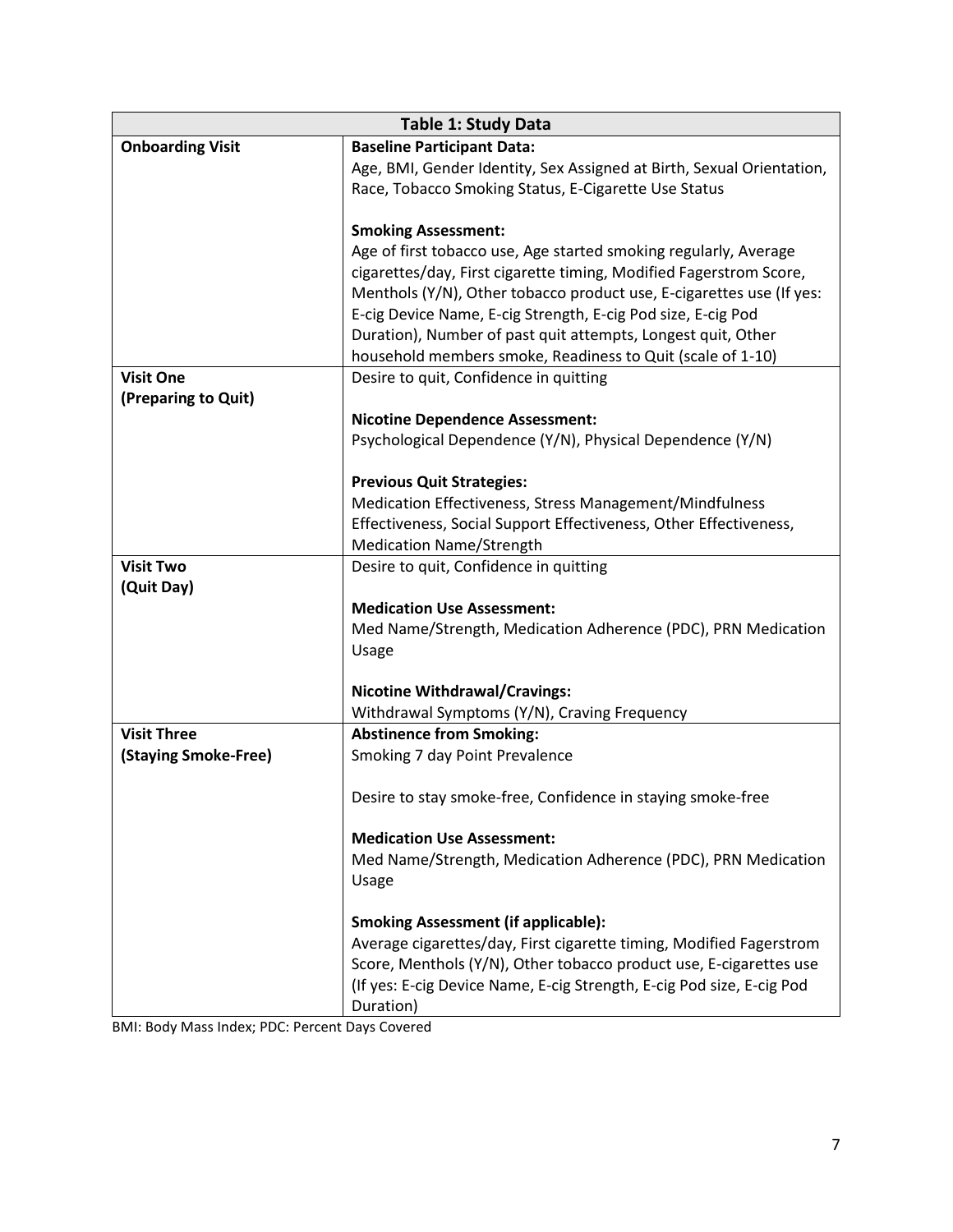#### *Data Analysis:*

Descriptive statistics were used to characterize and present participant data. For the post-program survey, questions utilizing a 5-point Likert scale were summarized by frequency of point selection.

## **Results:**

#### *Participants*

Baseline demographics of study participants are summarized in Table 2.

Though the potential participant pool was reasonably diverse with regard to gender identity, the majority (3/5) of participants were white transgender men in this pilot study. Baseline tobacco use varied among participants, with some reporting low use (<1/2 pack per day (ppd)) and others reporting an average of 1 ppd or concomitant nicotine vaping devices. The average Fagerstrom Nicotine Dependence Score among participants was 4.4 out of 10, indicating mild to moderate physical nicotine dependence. 2 of 5 of participants reported smoking menthol cigarettes, and 1 participant reported cooccurring use of e-cigarettes or vaping products with cigarettes. Concomitant mental health conditions were common amongst participants, with all subjects presenting with a nonzero PHQ-2 or GAD-2 at baseline.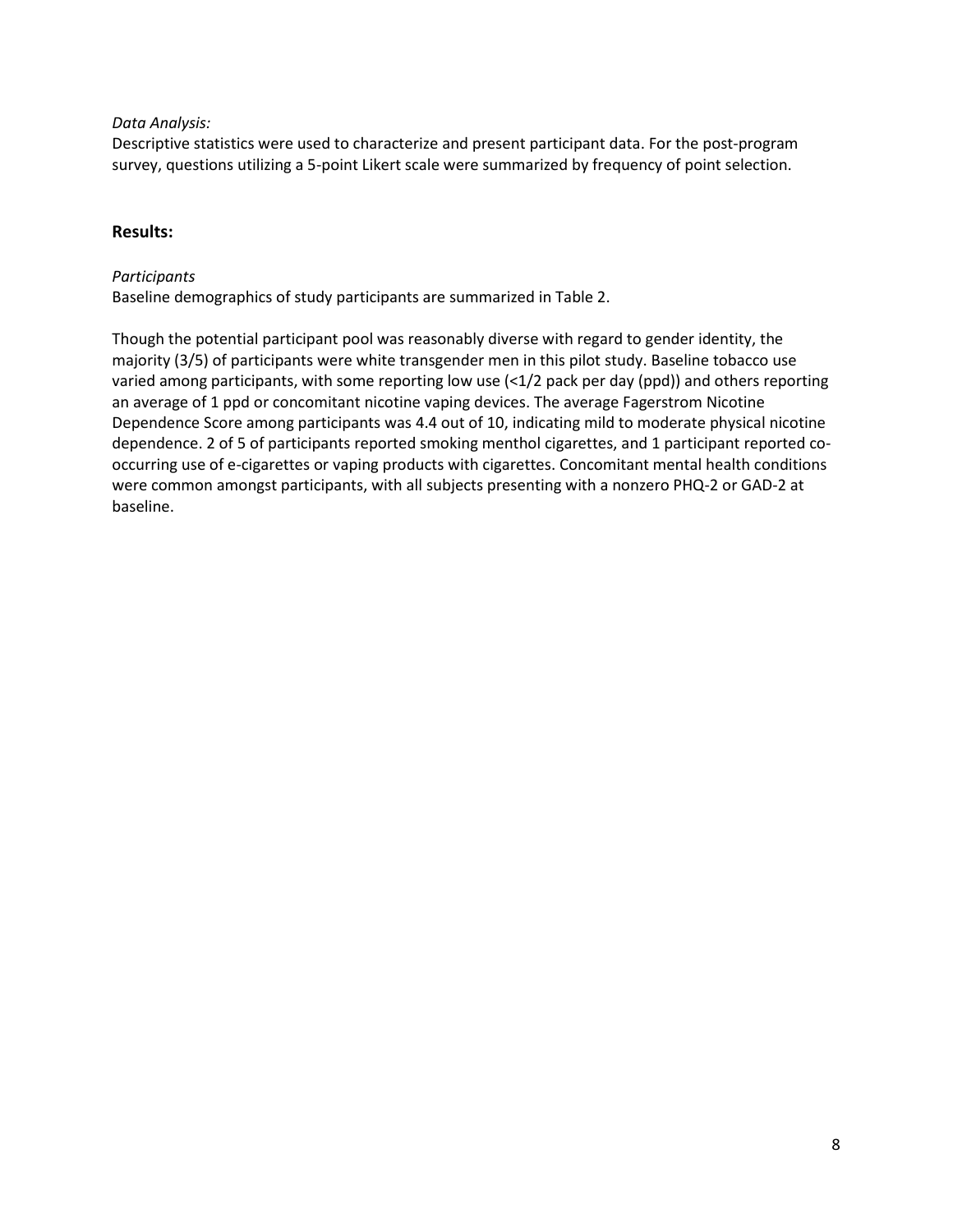| <b>Table 2: Baseline Participant Characteristics</b> |                            |                           |  |  |  |  |
|------------------------------------------------------|----------------------------|---------------------------|--|--|--|--|
|                                                      | <b>Contacted Potential</b> | <b>Study Participants</b> |  |  |  |  |
|                                                      | Participants (n=27)        | $(n=5)$                   |  |  |  |  |
| <b>Demographics</b>                                  |                            |                           |  |  |  |  |
| Mean age                                             | 30.9 yrs (21-48)           | 35.4 yrs (26-48)          |  |  |  |  |
| <b>Gender Identity</b>                               |                            |                           |  |  |  |  |
| Man/Transgender Man                                  | 14                         | 4                         |  |  |  |  |
| Woman/Transgender Woman                              | 8                          |                           |  |  |  |  |
| Non-binary/Genderqueer                               | 5                          | $\mathbf{1}$              |  |  |  |  |
| Race                                                 |                            |                           |  |  |  |  |
| White                                                | 21                         | 4                         |  |  |  |  |
| <b>Black/African American</b>                        | $\overline{2}$             | $\mathbf{1}$              |  |  |  |  |
| Multiracial                                          | 3                          | $\overline{\phantom{a}}$  |  |  |  |  |
| Unknown/No Entry                                     | $\mathbf{1}$               |                           |  |  |  |  |
| <b>Tobacco Smoking Status</b>                        |                            |                           |  |  |  |  |
| <b>Current Every Day Smoker</b>                      | 17                         | 3                         |  |  |  |  |
| <b>Current Some Day Smoker</b>                       | 8                          | $\overline{2}$            |  |  |  |  |
| Former Smoker (Current E-Cig User)                   | $\overline{2}$             |                           |  |  |  |  |
| <b>E-Cigarette Use Status</b>                        |                            |                           |  |  |  |  |
| <b>Current Every Day User</b>                        | 4                          | $\mathbf{1}$              |  |  |  |  |
| <b>Current Some Day User</b>                         | 1                          |                           |  |  |  |  |
| Never User/Former User                               | 15                         | 3                         |  |  |  |  |
| Other (No Entry, Unknown)                            | $\overline{7}$             | $\mathbf{1}$              |  |  |  |  |
| <b>Co-occurring Mental Health Conditions</b>         |                            |                           |  |  |  |  |
| Mean PHQ-2 Score (range: 0-6)                        |                            | $2.2$ (range: 0-6)        |  |  |  |  |
| Mean GAD-2 Score (range: 0-6)                        |                            | 3.4 (range: 1-6)          |  |  |  |  |
| SBIRT: At-Risk (Y/N)                                 |                            | Yes: 4                    |  |  |  |  |
|                                                      |                            | No: 1                     |  |  |  |  |
| <b>Baseline Smoking Assessment</b>                   |                            |                           |  |  |  |  |
| Mean age started regularly smoking                   |                            | 17.8 yrs (range: 12-27)   |  |  |  |  |
| Mean FTND Score (range: 0-10)                        |                            | 4.4 (range: 1-8)          |  |  |  |  |
| 7-10 = highly dependent                              |                            | $\mathbf{1}$              |  |  |  |  |
| $4-6$ = moderately dependent                         |                            | $\overline{2}$            |  |  |  |  |
| <4 = minimally dependent                             |                            | 2                         |  |  |  |  |
| Menthols (Y/N)                                       |                            | Yes: 2                    |  |  |  |  |
|                                                      |                            | No: 3                     |  |  |  |  |
| Other tobacco (Y/N)                                  |                            | No: 5                     |  |  |  |  |
| E-cigarette with Nicotine Use (Y/N)                  |                            | Yes: 1                    |  |  |  |  |
|                                                      |                            | No: 4                     |  |  |  |  |
| Mean number of past quit attempts                    |                            | 2.67 (range: 2-4)         |  |  |  |  |
| Mean longest past quit duration                      |                            | 7 weeks (range: 2-17)     |  |  |  |  |
| Mean readiness to quit (range: 1-10)                 |                            | 8 (range: 7-9)            |  |  |  |  |

PHQ-2: Patient Health Questionnaire-2 item; GAD-2: Generalized Anxiety Disorder-2 item; SBIRT: Screening, Brief Intervention and Referral to Treatment; FTND: Fagerstrom Test for Nicotine Dependence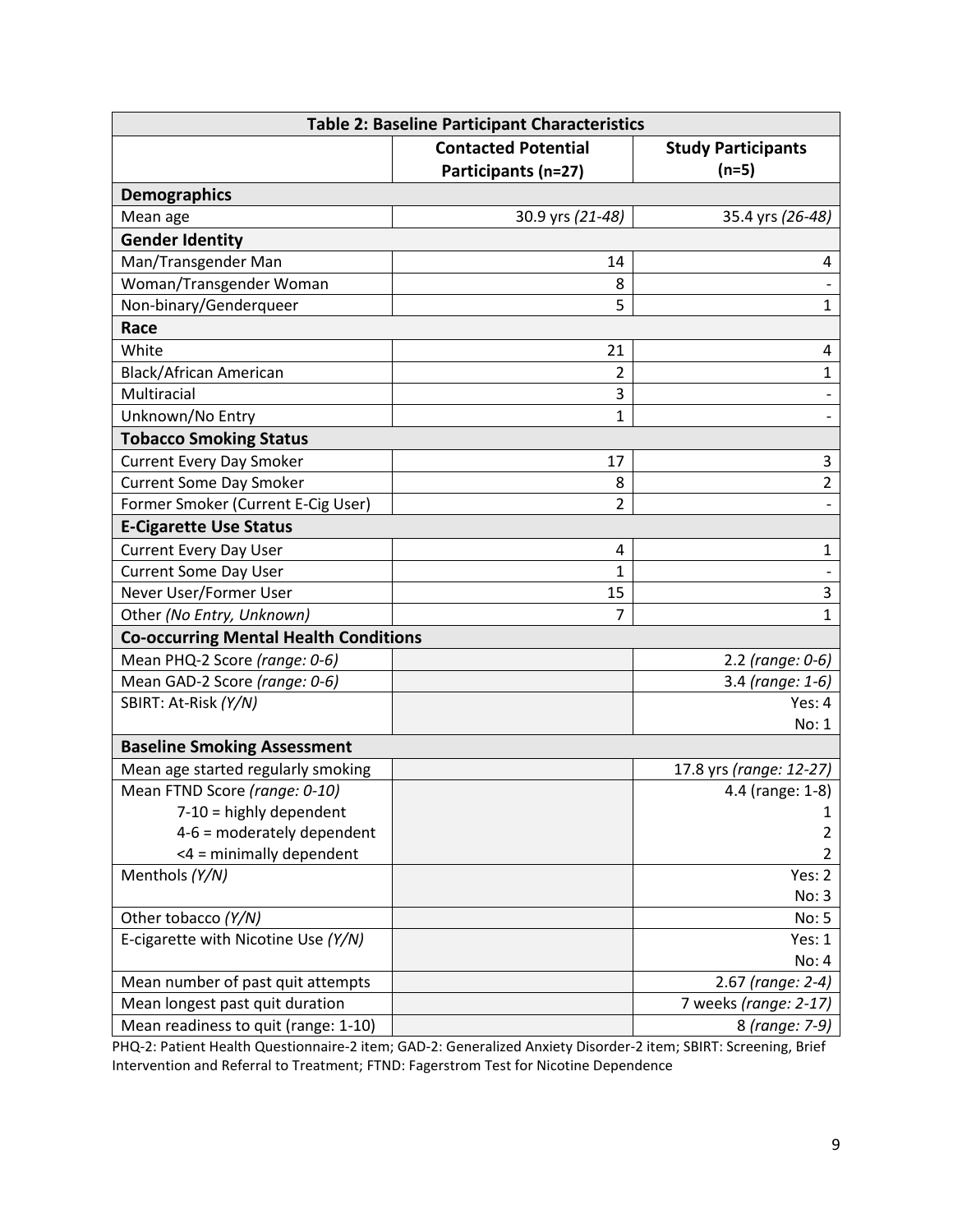#### *Effectiveness*

At the end of the pilot period (12 weeks), all 5 participants had completed a 1-week follow-up from their quit date, and 2 participants had completed a 1-month follow-up appointment. At 1-week follow-up, 3 of 5 participants reported abstinence from smoking, and the remaining 2 participants elected to reschedule their quit date. At 1-month follow up, both of the 2 participants reported a reduction in smoking but not complete abstinence, citing triggering factors causing intermittent smoking.

At the close of the pilot study period, all participants were retained within the program. Both participants who had not successfully maintained abstinence at their 1-month follow-up elected to schedule additional visits with a clinical pharmacist for continued support toward complete abstinence from smoking. 2 participants had 1-month follow-ups scheduled but not yet completed by the end of the pilot period. 1 participant had rescheduled their quit date at their 1-week follow-up and had not yet completed this visit.

As part of their quit plan, 4 of 5 participants used a short-acting form of nicotine replacement therapy, and 3 of 5 subjects used both a long-acting and short-acting form of nicotine replacement therapy. 2 of 5 participants entered the study on bupropion, which they continued. 1 participant did not use any medication as part of their quit plan. No participants elected to use Chantix.

### *Feasibility*

During the pilot study period, 15 hours were spent in face-to-face or virtual appointments with patients. In order to estimate cost of personnel time, pharmacy resident and clinical pharmacist hourly pay were estimated. The salary for a pharmacy resident was estimated as \$46,958 (\$22.58 /hour) from the average of available stipend records for PGY-1 Community programs in the American Society of Health Systems Pharmacists Residency Directory. According to the Bureau of Labor Statistics, the average salary for pharmacists in the state of Ohio was \$117,890 (\$56.68/hour). Marketing time and program book printing were not factored into the cost calculation due to the support of grant funding to cover these costs.

Visits were billed as HCPCS Code 99213: outpatient office visit for established patient (20-29 minutes). Revenue from medical billing was estimated as \$89 using the Physician Fee Schedule from the Centers for Medicare and Medicaid Services (CMS) using the Ohio Medicare Administrative Contractor (MAC) Locality payment at Non-Facility (outpatient) Price. Following anti-trust laws, pharmacy revenue was estimated using the National Average Drug Acquisition Cost (NADAC) and Average Wholesale Price available on UpToDate in June of 2021.

No anonymous survey data was submitted by the end of the pilot study period, so patient acceptability was not able to be formally assessed. Informal positive feedback provided during visits included praise for the design of the guided program book and learning new strategies that participants had not considered before to help with smoking cessation. Informal constructive feedback provided during visits included that an online interactive format may be preferable to a printed program book.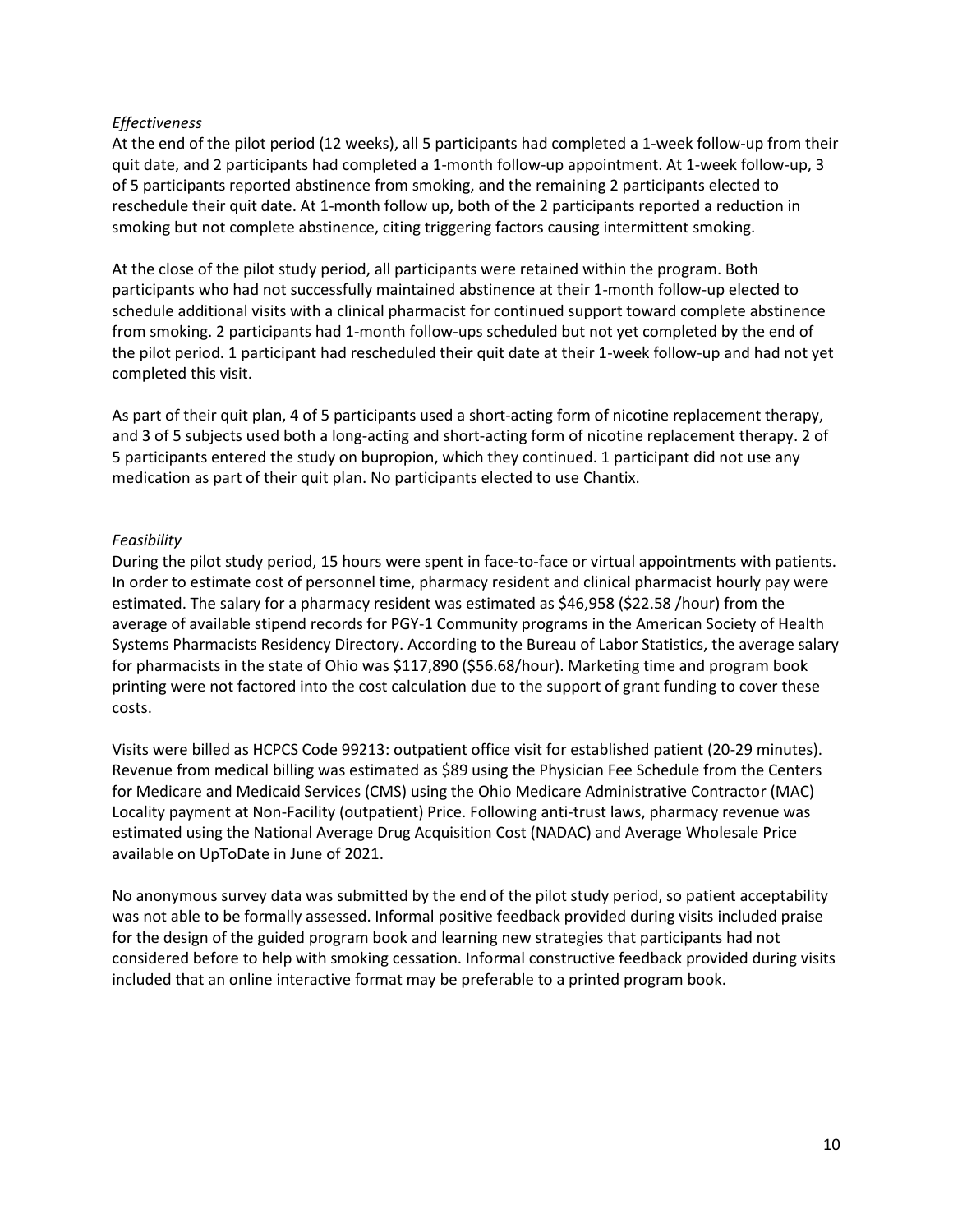| <b>Table 3: Results</b>                      |                        |  |  |  |
|----------------------------------------------|------------------------|--|--|--|
| <b>Effectiveness</b>                         |                        |  |  |  |
| <b>Smoking Cessation</b>                     |                        |  |  |  |
| Cessation at 1-week follow-up: 7-day point   | 3/5                    |  |  |  |
| prevalence (Y/N)                             |                        |  |  |  |
| Cessation at 1-month follow-up: 7-day point  | $0/5$ (0/2 completers) |  |  |  |
| prevalence (Y/N)                             |                        |  |  |  |
| Reduction in smoking (reduction in mean FTND | $-1.5$ (range: 1-2)    |  |  |  |
| score at 1-month follow-up)                  |                        |  |  |  |
| <b>Program Retention</b>                     |                        |  |  |  |
| Retention to Visit 2 (Quit Day)              | 5/5                    |  |  |  |
| Retention to end of 12-week Pilot Period     | 5/5                    |  |  |  |
| <b>Feasibility</b>                           |                        |  |  |  |
| Cost                                         |                        |  |  |  |
| <b>Total Clinic Visit Time</b>               | 15 hours               |  |  |  |
| <b>Resident Cost</b>                         | \$338.70               |  |  |  |
| <b>Clinical RPh Cost</b>                     | \$850.20               |  |  |  |
| Income*                                      |                        |  |  |  |
| <b>Estimated Medical Billing</b>             | \$1,335.00             |  |  |  |
| <b>Estimated Pharmacy Billing</b>            | \$280.32               |  |  |  |
| Revenue                                      |                        |  |  |  |
| <b>Based on Resident Salary</b>              | \$1,276.62             |  |  |  |
| Based on RPh Salary                          | \$765.12               |  |  |  |

\*Visits were billed as HCPCS Code 99213: outpatient office visit for established patient (20-29 minutes). Revenue from medical billing was estimated as \$89 using the Physician Fee Schedule from the Centers for Medicare and Medicaid Services (CMS) using the Ohio Medicare Administrative Contractor (MAC) Locality payment at Non-Facility (outpatient) Price.

Due to anti-trust laws, actual pharmacy revenue could not be reported. Pharmacy revenue was estimated using the National Average Drug Acquisition Cost (NADAC) and Average Wholesale Price available on UpToDate in June of 2021.

#### **Discussion:**

This pilot study is the first study to assess the effectiveness and feasibility of a culturally-tailored smoking cessation program for transgender and gender diverse individuals that is led by a pharmacy resident in a community ambulatory care setting. Preliminary results suggest that a culturally-tailored program was effective in promoting short-term smoking cessation. Further study is needed to compare this program to other culturally-tailored smoking cessation programs for LGBTQ+ patients that have been evaluated in the literature (32% ITT quit rate at one month following the quit date)<sup>21</sup>. Program retention and informal feedback support patient acceptability, though no anonymous survey data was available at the end of the pilot study period.

Using an estimate for medical and pharmacy revenue as a result of billable program visits and prescribed medications, this program was found to be fiscally feasible for both a pharmacy resident and clinical pharmacist salary. These estimates were based on the ability to bill for pharmacist-provided services in a clinic setting. This was dependent on provider status laws in the state of Ohio which are not yet present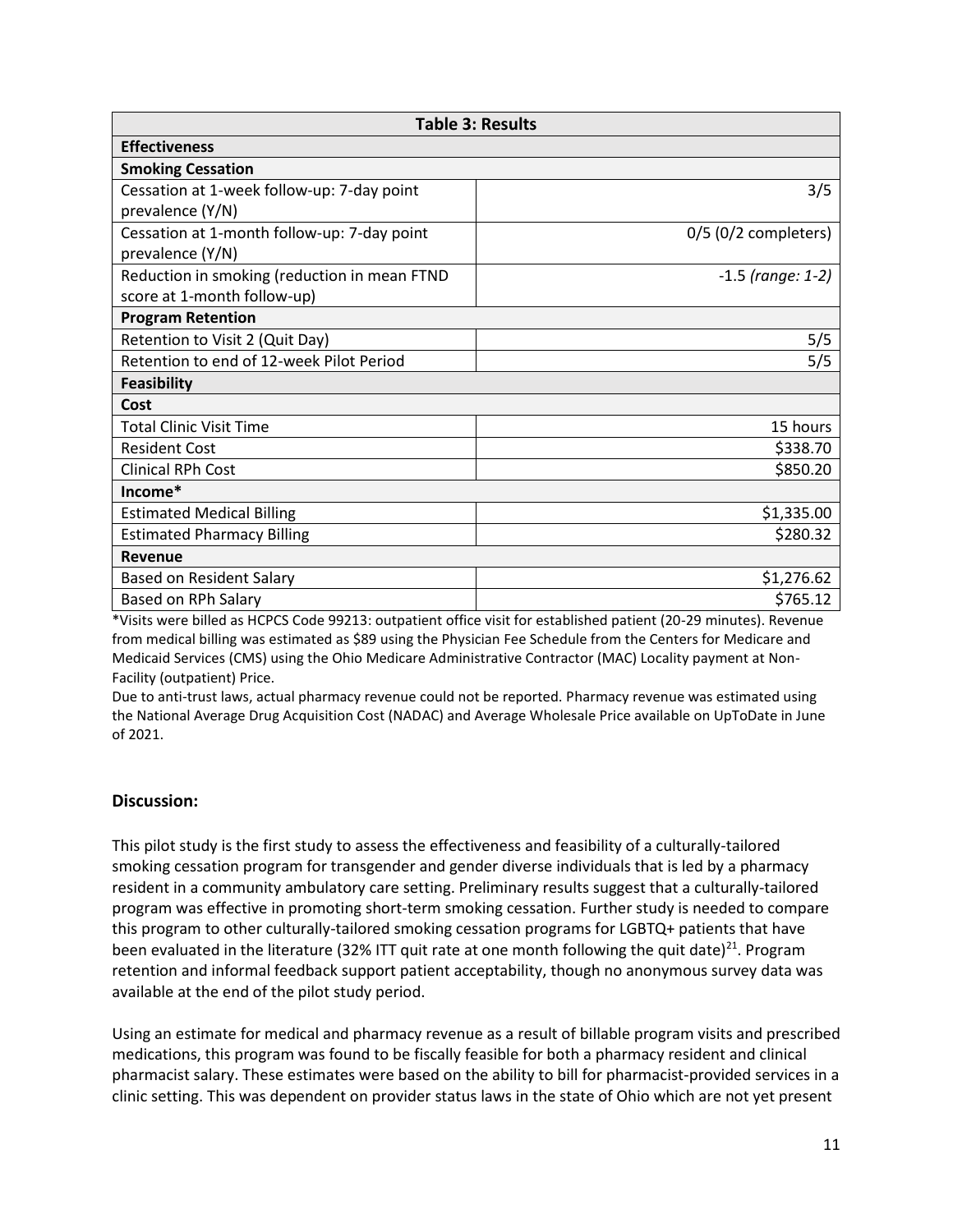in every state. Prior to payer-recognized provider status in the state of Ohio, these visits would be billed at a 99211, which would result in this program not being financially feasible when administered by a clinical pharmacist.

### *Strengths*

This study expands upon the current literature by focusing on a high-risk subset of a community with an increased burden of tobacco use. Incorporation of institutional knowledge and study personnel who identify within the transgender community provided unique insights when interpreting the available literature on the needs of this community related to smoking cessation. In addition, the location for this study is a FQHC with a strong reputation for serving the LGBTQ+ community and established staff training in cultural competence and cultural humility. The design of this study mimicked clinical practice, with an ability to repeat content if needed.

#### *Limitations*

Due to the limited time course of this study as a resident project, extended follow up with patients for sustained abstinence was limited to a 1-month follow-up. 3 participants were not able to complete their 1-month follow-up visit prior to the end of the data collection period. In addition, the study population was predominantly white transgender men. This limits the ability to extrapolate the information collected to transfeminine individuals as well as those with intersecting racial or cultural identities that may increase burden of smoking and tobacco use.

For program feasibility, the reduction of restrictions and expanded reimbursement opportunities for telehealth during the COVID-19 pandemic may have increased access to telehealth for study participants which may limit applicability. The impact of FQHC reimbursement for medical billing and 340b drug pricing, pre-existing cultural competence and cultural humility training for staff, and the grant support for startup costs associated with this program may also inflate the feasibility of implementation at a different site where this support and training does not already exist.

## **Conclusion:**

This pilot study implementing a culturally-tailored smoking cessation program for a population with a high burden of smoking was found to be effective in promoting short-term smoking cessation and feasible when administered by a pharmacy resident or clinical pharmacist. The results of this pilot study support the further expansion of this program as a clinical service implemented in a community health center. Due to the limitations of this pilot phase, higher-quality studies are needed to confirm or refute these findings over a longer study period and compare to existing smoking cessation programs.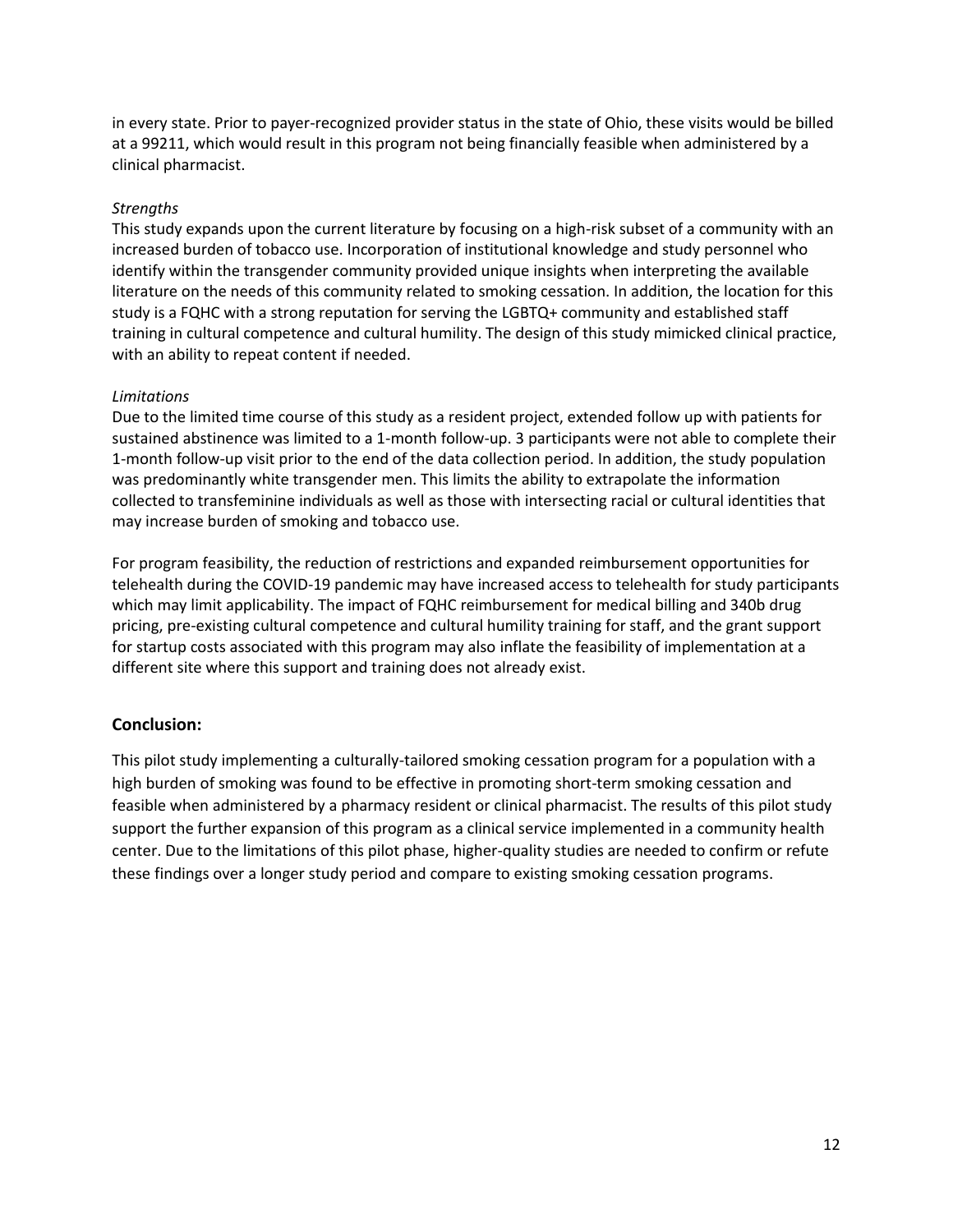# **Incentive Grant Budget**

| <b>BreatheOut Program Pilot Phase Budget</b>                                                                                                                                                   |                                                                                           |          |  |  |
|------------------------------------------------------------------------------------------------------------------------------------------------------------------------------------------------|-------------------------------------------------------------------------------------------|----------|--|--|
|                                                                                                                                                                                                | <b>Description</b>                                                                        | Amount   |  |  |
| <b>Marketing Consultant Time</b>                                                                                                                                                               | Design of flyers, program book<br>$\circ$                                                 | \$140    |  |  |
| <b>Resident Training</b>                                                                                                                                                                       | Courage to Quit tobacco cessation training<br>$\circ$<br>(Respiratory Health Association) | \$125    |  |  |
| <b>Patient Education Materials</b>                                                                                                                                                             | Printing for 50 booklets<br>$\circ$                                                       | \$285    |  |  |
| <b>Spanish Translation of</b><br><b>Patient Materials</b>                                                                                                                                      | Professional translation of written materials<br>$\circ$<br>(\$973 total)                 | \$450    |  |  |
|                                                                                                                                                                                                |                                                                                           | $$523*$  |  |  |
| <b>Conference Presentation</b>                                                                                                                                                                 | Registration for APhA Annual Meeting<br>$\circ$                                           | \$400 ** |  |  |
| and Manuscript Submission                                                                                                                                                                      | Poster printing<br>$\circ$                                                                |          |  |  |
| *Support provided by Equitas Health<br>\$1923<br><b>Total</b><br>**Support provided by The Ohio State University<br>Additional administrative and technical support provided by Equitas Health |                                                                                           |          |  |  |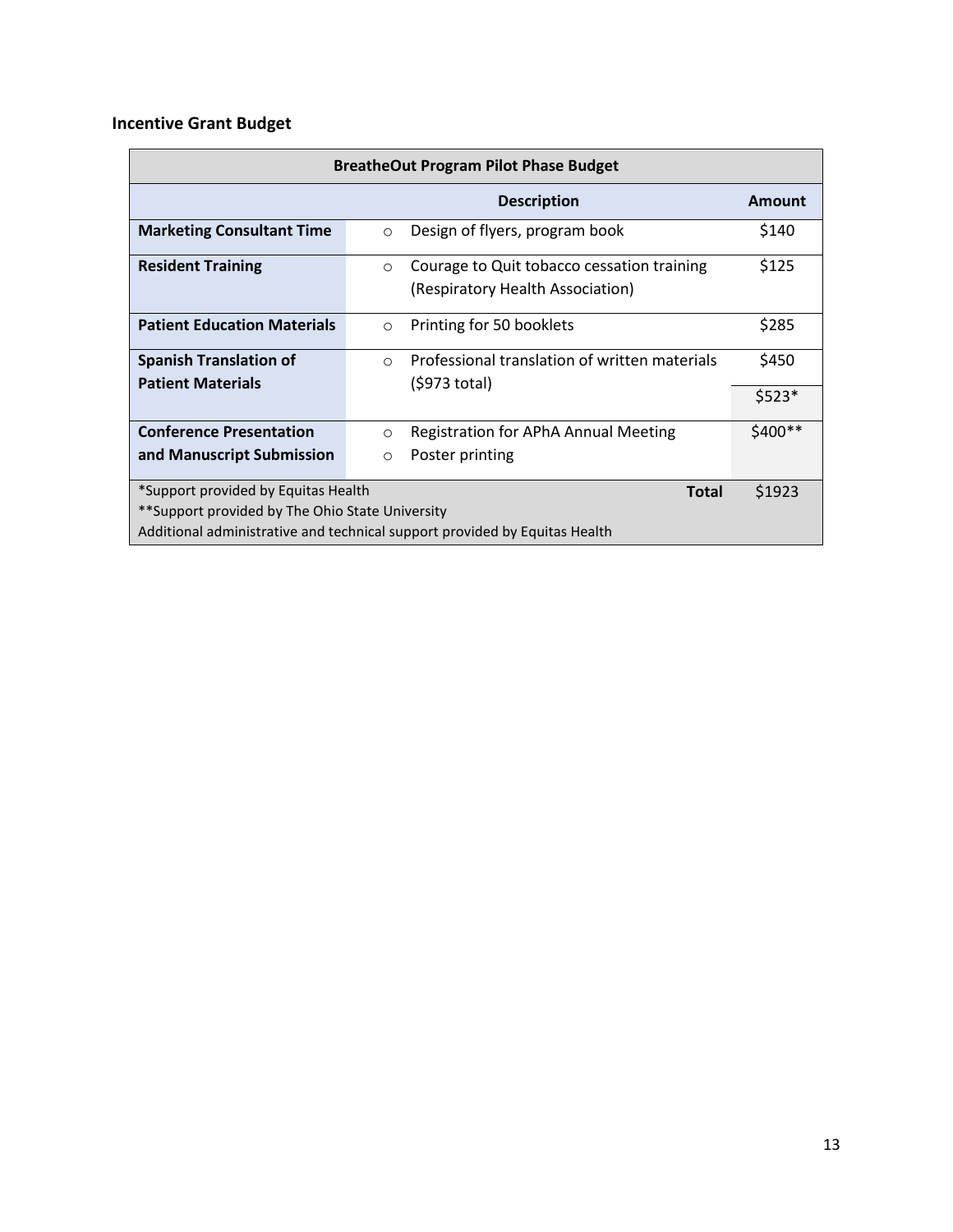# **References:**

1. Flores AR, Herman JL, Gates GJ, Brown TNT. How Many Adults Identify As Transgender in the United States? Williams Inst. 2016;(June):13. https://williamsinstitute.law.ucla.edu/wpcontent/uploads/How-Many-Adults-Identify-as-Transgender-in-the-United-States.pdf. Accessed on June 20, 2021.

2. Buchting FO, Emory KT, Scout, et al. Transgender Use of Cigarettes, Cigars, and E-Cigarettes in a National Study. *Am J Prev Med*. 2017;53(1):e1-e7. doi:10.1016/j.amepre.2016.11.022

3. Hoffman L, Delahanty J, Johnson SE, Zhao X. Sexual and gender minority cigarette smoking disparities: An analysis of 2016 Behavioral Risk Factor Surveillance System data. *Prev Med* (Baltim). 2018;113(October 2017):109-115. doi:10.1016/j.ypmed.2018.05.014

4. Hughto JMW, Quinn EK, Dunbar MS, Rose AJ, Shireman TI, Jasuja GK. Prevalence and Cooccurrence of Alcohol, Nicotine, and Other Substance Use Disorder Diagnoses Among US Transgender and Cisgender Adults [published correction appears in *JAMA Netw Open*. 2021 Mar 1;4(3):e213314]. *JAMA Netw Open*. 2021;4(2):e2036512. Published 2021 Feb 1. doi:10.1001/jamanetworkopen.2020.36512

5. James, Sandy E.; Herman, Jody L; Rankin, Susan; Keisling M et al. The Report of the 2015 U.S. Transgender Survey.; 2015. http://www.transequality.org/sites/default/files/ docs/ USTS-Full-Report-FINAL.PDF. Accessed on June 20, 2021.

6. Washington HA. Burning love: Big tobacco takes aim at LGBT youths. *Am J Public Health*. 2002;92(7):1086-1095. doi:10.2105/AJPH.92.7.1086

7. Airhihenbuwa CO. Of culture and multiverse: Renouncing "the universal truth" in health. *J Heal Educ*. 1999;30(5):267-273. doi:10.1080/10556699.1999.10603409

8. Iwelunmor J, Newsome V, Airhihenbuwa C. Framing the impact of culture on health: Systematic review of the PEN-3 cultural model. *Ethn Heal*. 2015;19(1):20-46. doi:10.1080/13557858.2013.857768

9. Asvat Y, Cao D, Africk JJ, Matthews A, King A. Feasibility and effectiveness of a community-based smoking cessation intervention in a racially diverse, urban smoker cohort. *Am J Public Health*. 2014;104(SUPPL. 4). doi:10.2105/AJPH.2014.302097

10. Matthews AK, Steffen AD, Kuhns LM, et al. Evaluation of a Randomized Clinical Trial Comparing the Effectiveness of a Culturally Targeted and Nontargeted Smoking Cessation Intervention for Lesbian, Gay, Bisexual, and Transgender Smokers. *Nicotine Tob Res*. 2019;21(11):1506-1516. doi:10.1093/ntr/nty184

11. Wu D, Ma GX, Zhou K, Zhou D, Liu A, Poon AN. The effect of a culturally tailored smoking cessation for Chinese American smokers. *Nicotine Tob Res*. 2009;11(12):1448-1457. doi:10.1093/ntr/ntp159

12. Fu SS, Rhodes KL, Robert C, Widome R, Forster JL, Joseph AM. Designing and evaluating culturally specific smoking cessation interventions for American Indian Communities. *Nicotine Tob Res*. 2014;16(1):42-49. doi:10.1093/ntr/ntt111

13. Matthews AK, Li CC, Kuhns LM, Tasker TB, Cesario JA. Results from a community-based smoking cessation treatment program for LGBT smokers. *J Environ Public Health*. 2013;2013. doi:10.1155/2013/984508